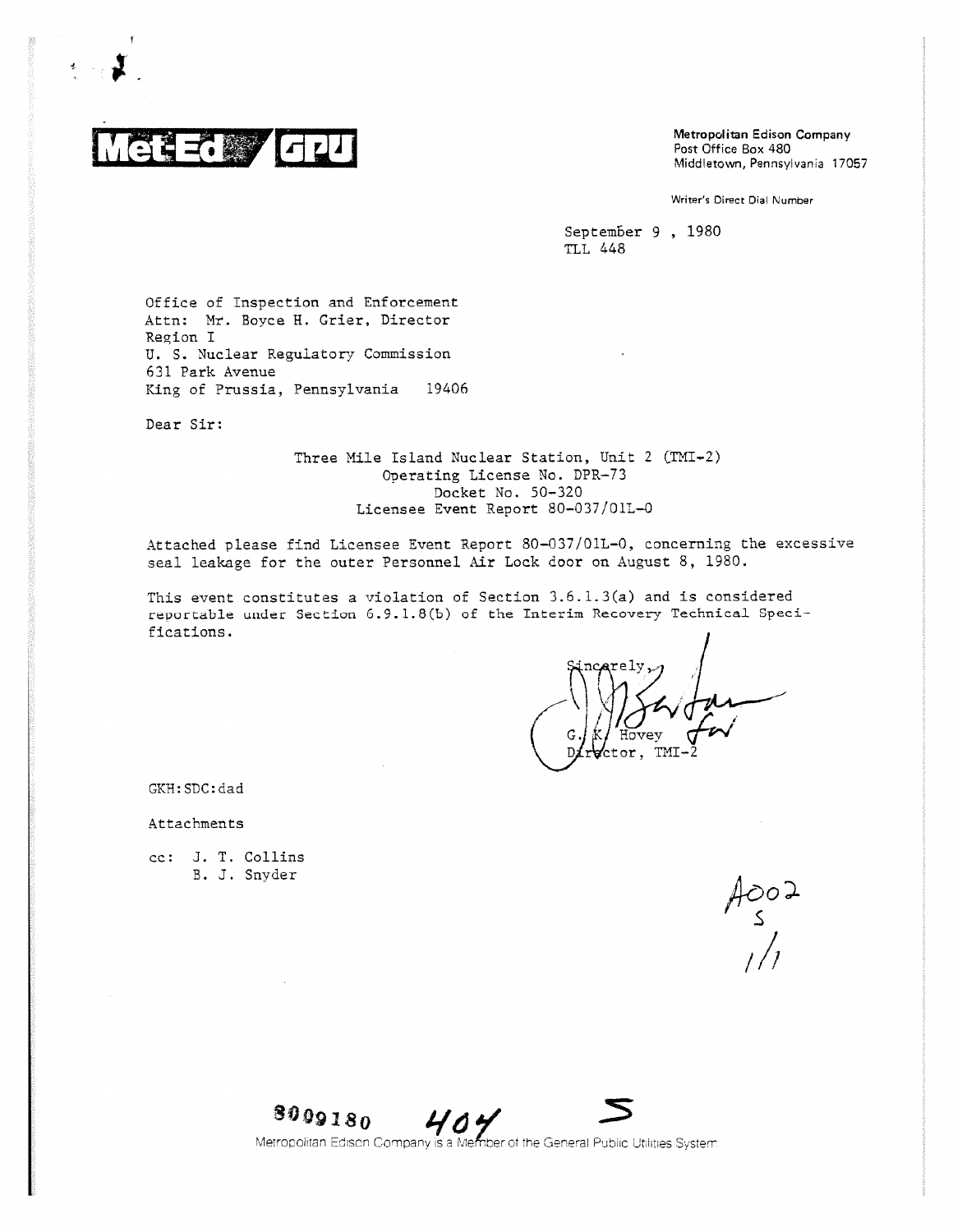| NRC FORM366<br>(7.77)        | U. S. NULLEAR REQUEATURT CUMMISSION                                                                                                                                                                                                                                                               |
|------------------------------|---------------------------------------------------------------------------------------------------------------------------------------------------------------------------------------------------------------------------------------------------------------------------------------------------|
|                              | LICENSEE EVENT REPORT<br>Attachment 1<br><b>TLL 448</b>                                                                                                                                                                                                                                           |
|                              | CONTROL BLOCK:<br>(PLEASE PRINT OR TYPE ALL REQUIRED INFORMATION)<br>$\mathbf{1}$                                                                                                                                                                                                                 |
|                              | P<br>Т<br>M<br>$\overline{0}$<br>0<br>0<br>0<br>$\mathbf 0$<br>0<br>$\overline{\mathbf{z}}$<br>0<br>$\circ$<br>$\mathbf{3}$<br>$\mathfrak{s}$<br>LICENSE NUMBER<br>LICENSEE CODE                                                                                                                  |
| CON'T<br>$\circ$<br>-1       | REPORT<br>$3 \mid 2 \mid$<br>(7) 0 8 0 8 8 0 (8)<br>$\mathbf{0}$<br>$\begin{array}{c} \fbox{0} & \fbox{9} \end{array}$<br>5<br>0 <sub>1</sub><br> 0 <br>8<br>$8^{\circ}$<br>0(9)<br>$0 \mid 0$<br>$6 \,$<br>SOURCE<br><b>DOCKET</b><br>68                                                         |
| $\overline{2}$<br>0          | EVENT DESCRIPTION AND PROBABLE CONSEQUENCES (10)<br>Leak rate testing of a reactor building personnel air lock door No. 2 showed leakage                                                                                                                                                          |
| $\frac{1}{3}$<br>$^{\circ}$  | to be excessive. As repairs could not be accomplished within 24 hours, this event was                                                                                                                                                                                                             |
| $\boldsymbol{A}$<br>$\Omega$ | a violation of Technical Specification 3.6.1.3.                                                                                                                                                                                                                                                   |
| 5<br>0                       |                                                                                                                                                                                                                                                                                                   |
| 0<br>6                       |                                                                                                                                                                                                                                                                                                   |
| 7<br>$\circ$                 |                                                                                                                                                                                                                                                                                                   |
| $\circ$<br>8<br>89           | 30                                                                                                                                                                                                                                                                                                |
| 9                            | <b>SYSTEM</b><br>CAUSE<br>CAUSE<br>COMP.<br>VALVE<br>CODE<br>CODE<br><b>SUBCODE</b><br>COMPONENT CODE<br>SUBCODE<br>зизсоре<br>S<br>P<br>R<br>Ε<br>т<br>R<br>(12)<br>N<br>A  <br>Z<br>11<br>Ε<br>В<br>[13]<br>(14<br>(15<br>(16<br>10<br>12<br>13<br>19<br>18                                     |
|                              | OCCURRENCE<br>REVISION<br>SEQUENTIAL<br>REFORT<br>EVENT YEAR<br>REPORT NO.<br>CODE<br>TYPE<br>LER RO<br>NO.<br>17<br>REPORT<br>0<br>7<br>0<br>3<br>L<br>NUMBER                                                                                                                                    |
|                              | 26<br>22<br>27<br>28<br>29<br>30<br>31<br>32<br>ACTION FUTURE<br>EFFECT<br>SHUTDOWN<br>ATTACHMENT<br>NPRD-4<br>PRIME COMP.<br><b>COMPONENT</b><br>(22)<br><b>TAKEN</b><br><b>ACTION</b><br>ON PLANT<br><b>HOURS</b><br>METHOD<br><b>SUBMITTED</b><br>FORM SUB.<br><b>SUPPLIER</b><br>MANUFACTURER |
|                              | $\circ$<br>0<br>z<br>0<br>O<br>$^{21}$<br>Y<br>5<br>20<br>N<br>G<br>19<br>18<br>A<br>(25)<br>(23)<br>(24)<br>26)<br>40<br>42<br>43<br>47<br>(27)                                                                                                                                                  |
| $\circ$                      | CAUSE DESCRIPTION AND CORRECTIVE ACTIONS<br>The apparent cause was the failure to equalize the pressure inside and outside the air-                                                                                                                                                               |
|                              | (lock resulting in sudden opening of a door and its striking a wall. The door has been                                                                                                                                                                                                            |
| $1 \mid 2$                   | realigned and seals replaced. Purging of the PAL is no longer required and, therefore,<br>hear to destination                                                                                                                                                                                     |
| 3                            | eliminated. In addition, the pressure differential interlock for the outer PAL door has                                                                                                                                                                                                           |
| 8                            | been returned to service.<br>$\circ$<br>80                                                                                                                                                                                                                                                        |
| 5.                           | METHOD OF<br>DISCOVERY<br>FACILITY<br>SIATUS<br>(30)<br>% POWER<br>OTHER STATUS<br>DISCOVERY DESCRIPTION (32)<br>(29)<br>(28<br>0<br>B<br>(31) Auxiliary Operator Observation<br>X.<br>0.<br>Recovery Mode                                                                                        |
| 6                            | 10<br>12<br>13<br>45<br>44<br>46<br>80<br>CONTENT<br><b>ACTIVITY</b><br>AMOUNT OF ACTIVITY (35)<br>LOCATION OF RELEASE (36)<br>RELEASED OF RELEASE<br>N/A<br>Ζ<br>33<br>z<br>N/A                                                                                                                  |
| 7                            | 9<br>10<br>45<br>44<br>80<br>11<br>PERSONNEL EXPOSURES<br>DESCRIPTION (39)<br>NUMBER<br>TYPE<br>(38)<br>- Z II<br>N/A<br>$\Omega$<br>0<br>$\cup$                                                                                                                                                  |
| 39                           | 11<br>13<br>12<br>80<br>PERSONNEL INJURIES<br>DESCRIPTION <sup>(41)</sup><br>NUMBER                                                                                                                                                                                                               |
|                              | N/A<br>$\Omega$<br>$\Omega$<br>40<br>9<br>12<br>11<br>80                                                                                                                                                                                                                                          |
| 9                            | LOSS OF OR DAMAGE TO FACILITY<br>(43)<br>TYPE<br>DESCRIPTION<br>N/A<br>z<br>42<br>9<br>10                                                                                                                                                                                                         |
| $\sigma$<br>8.               | 80<br><b>PUBLICITY</b><br>NRC USE ONLY<br>DESCRIPTION <sup>(45)</sup><br>8009180<br>408<br><b>ISSUED_</b><br>$1 - 9.26$<br>N/A<br>N<br>(44)<br>- 9<br>10<br>66<br>69<br>80                                                                                                                        |
|                              | $\overline{\tau}$<br>$\frac{1}{2}$<br>$(717)$ 948-8461<br>NAME OF PREPARER Steven D. Chaplin<br>PHONE:                                                                                                                                                                                            |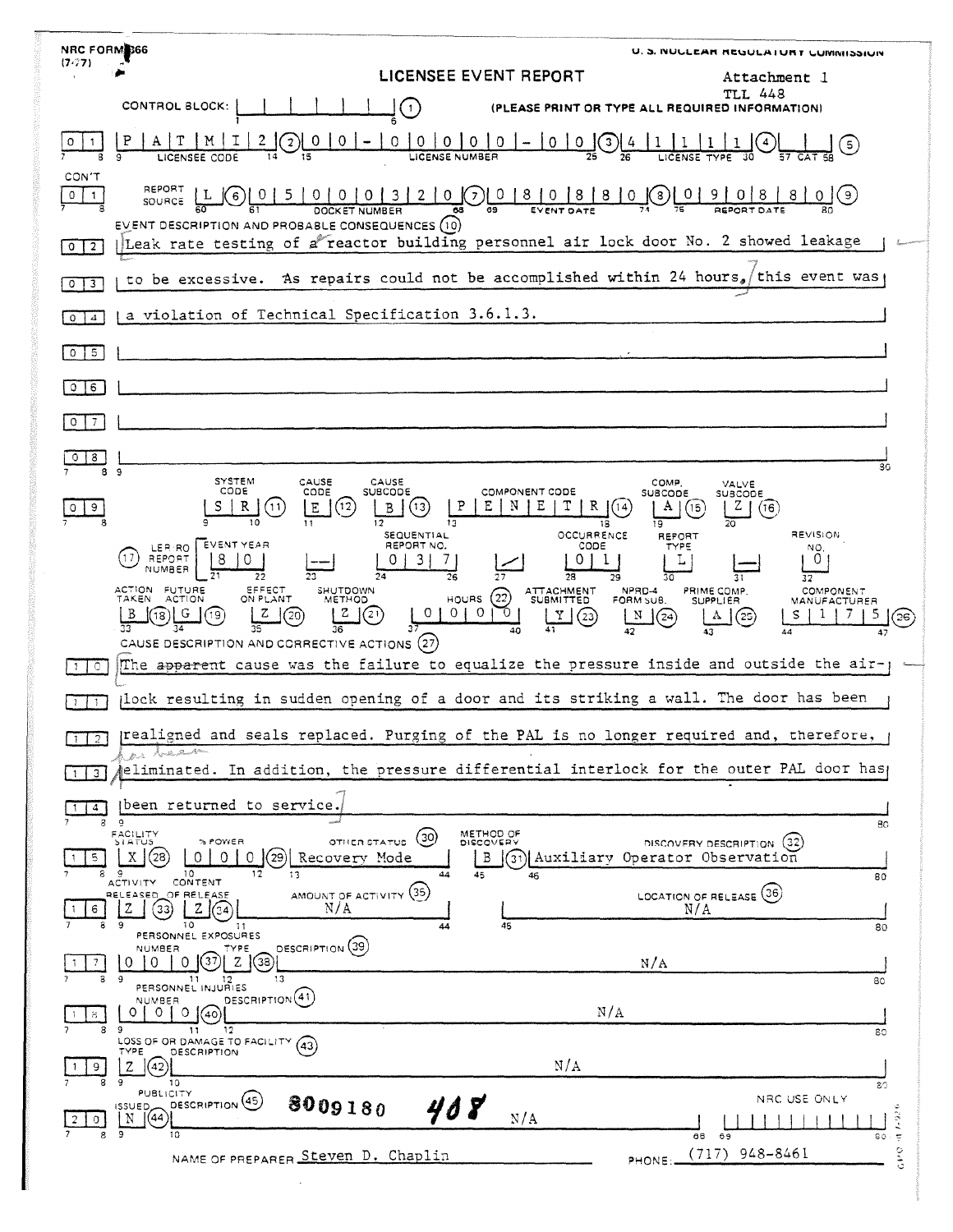# LICENSEE EVENT REPORT NARRATIVE REPORT  $TMI-2$ LER 80-037/01L-0 EVENT DATE - August 8, 1980

## I. EXPLANATION OF OCCURRENCE

At 2245 on August 7, 1980, pursuant to Technical Specification 4.6.1.3.a, a leak test was performed on a reactor building personnel airlock (PAL) outer door (PAL #2). Leakage rate exceeded Technical Specification limits and could not be repaired within 24 hours. Therefore, this is a violation of the Action requirement of Technical Specification 3.6.1.3.

## II. CAUSE OF THE OCCURRENCE

Due to damage to the outer airlock door in preparation for entry into the Reactor Building Air Lock No. 2, the door failed to seal. It was not possible to complete repair of the seal until 0120 hours on August 9, 1980.

The apparent cause of damage to the door was incomplete following of the procedure for purging of the airlock in that the pressure differential across the door had not been equalized prior to unlatching the door.

The interlock which prevents opening the outer door with a pressure differential across it had been defeated to insure no problems were encountered during the Reactor Building entries because it was similar to the interlock system which delayed the first Reactor Building entry.

The operator visually examined the door for damage and opened and closed it, but found no malfunction.

However, when the leak test was performed, as above, it was concluded that the door had, indeed, been damaged by striking the wall.

#### III. CIRCUMSTANCES SURROUNDING THE OCCURRENCE

At the time of the occurrence, the Unit 2 facility was in a long-term cold shutdown state. The reactor decay heat was being removed via natural circulation to the "A" steam generator which is operating in a 'steaming' mode. Throughout the event, there was no Loss of Natural Circulation heat removal in the RCS System.

## IV. CORRECTIVE ACTIONS TAKEN OR TO BE TAKEN

## **IMMEDIATE**

The immediate action taken was the addition of shims to correct the door's alignment and installation of new seals.

 $\overline{\phantom{0}}$